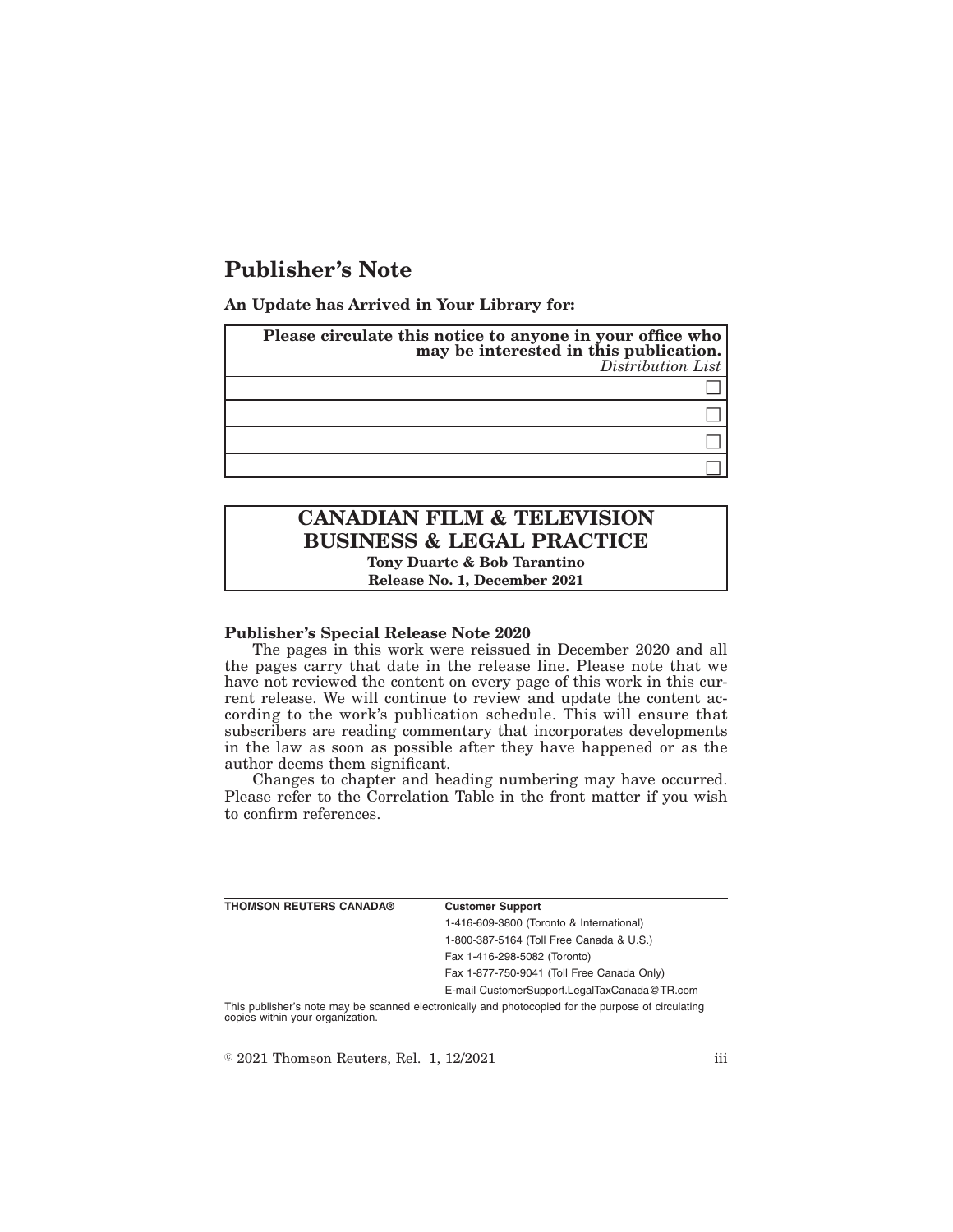This practical reference pulls together the legal and business issues of film and television development, production, finance and distribution in a single source.

The materials in this release have been written and contributed by Bob Tarantino.

#### **What's New in this Update:**

This release features revisions and updates to the case law and commentary in Chapter 2 (Restrictions on the Subject and Content of Motion Pictures), 3 (Transfers of Rights to Source Properties), 9 (Performer Services and Personal Appearance Agreements), 14 (Tax Considerations), 16 (Canadian Content Certification), 20 (Debt Financing of Production) and Appendix A (Common Entertainment Agreement Clauses and Issues).

## **Highlights**

E **Part I – Development – Chapter 2 – Restrictions on the Subject and Content of Motion Pictures – Copyright – Generally –** The Federal Court in *Canadian Broadcasting Corporation v. Conservative Party of Canada* also considered whether the defendant could avoid liability for infringement on the basis of not having copied a substantial part of the plaintiff's work when the defendant used clips from the plaintiff's news and current affairs shows in creating political advertisements. The court concluded that the defendant had taken a substantial part, despite the fact that the clips used amounted to less than 0.5% on average of the underlying work from which the clip was taken. Like the court in the *Wiseau* decision just discussed, the court in the CBC case referred to the five-part test from *U & R Tax Services Ltd.* (though incorrectly citing it to the Supreme Court of Canada's decision in *Cinar v. Robinson*), concluding ultimately that the defendant, notwithstanding the duration of the clips, had copied "the artistic design, production services (lighting, camera work, audio, etc.) and journalistic decisions (i.e. the flow of discussions and the election and posing of questions)" and the "CBC style of audio-visual material", which constituted the original skill and judgment of the plaintiff protected by copyright. Unfortunately, the court did not discuss whether any of those elements are properly the subject of copyright protection. Of further concern, the court also stated that "[e]ven a single still image can represent a substantial reproduction of a cinematographic work"; if that is correct, that would effectively mean that there is no *de minimis* threshold of a cinematographic work below which a literal